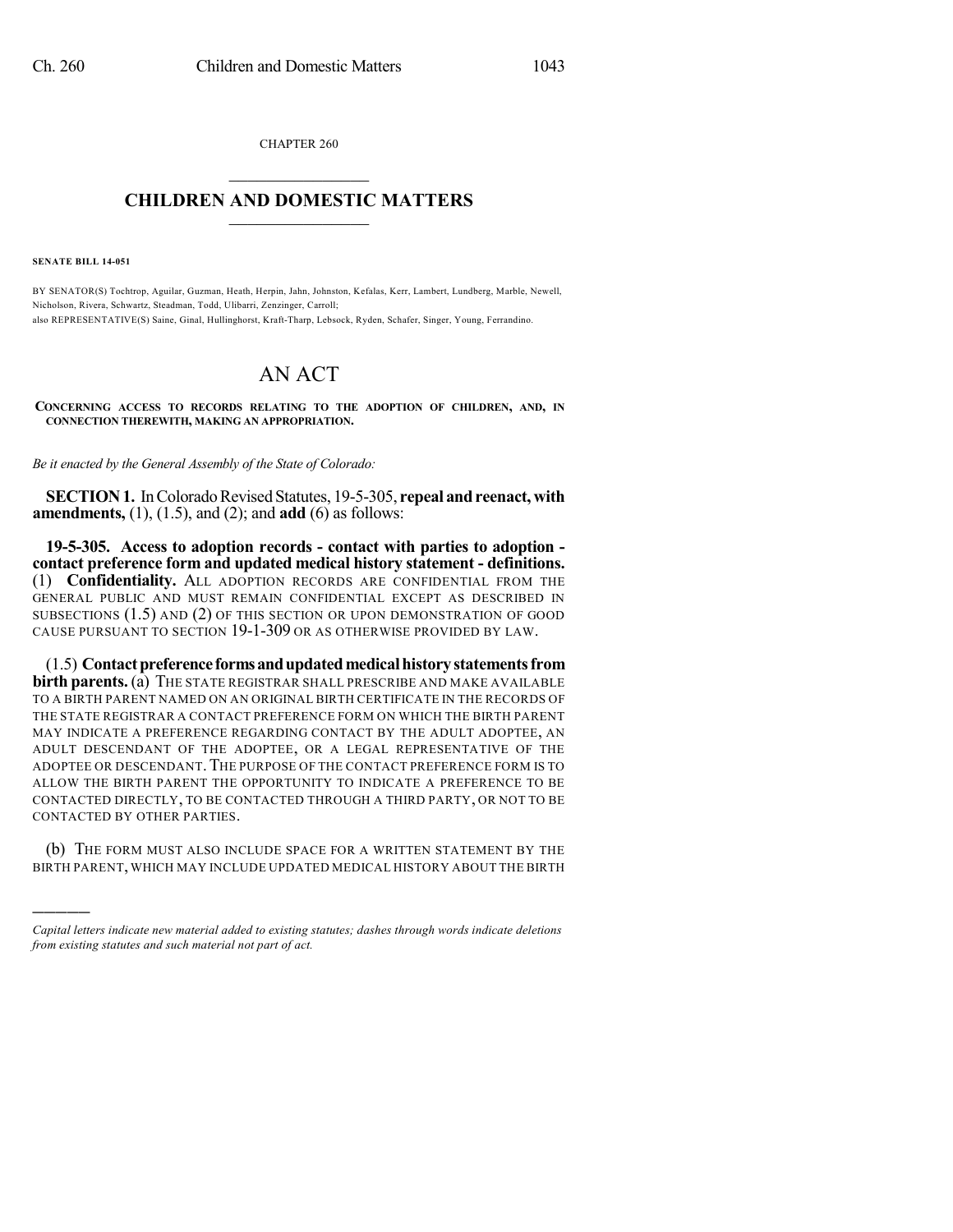PARENT OR OTHER BIOLOGICAL RELATIVES, AN EXPLANATION FOR THE STATED CONTACT PREFERENCE, OR OTHER INFORMATION FOR THE PARTY SEEKING RECORDS. THE MEDICAL HISTORY STATEMENT FORM MUST INDICATE THAT THE BIRTH PARENT IS WAIVING CONFIDENTIALITY OF ANY MEDICAL INFORMATION SUPPLIED IN THE STATEMENT WITH RESPECT TO THE ADOPTEE, AN ADULT DESCENDANT OF THE ADOPTEE, OR A LEGAL REPRESENTATIVE OF SUCH INDIVIDUAL, AND TO THE STATE REGISTRAR OR HIS OR HER DESIGNEES.

(c) THE STATE REGISTRAR SHALL MAINTAIN THE CONTACT PREFERENCE FORM AND THE MEDICAL HISTORY STATEMENTS, IF ANY, AND MAKE THEM ACCESSIBLE TO AN INDIVIDUAL WHO IS AN ELIGIBLE PARTY ALLOWED TO RECEIVE ADOPTION RECORDS AS DESCRIBED IN SUBPARAGRAPH  $(I)$  OF PARAGRAPH  $(b)$  OF SUBSECTION  $(2)$  OF THIS SECTION AND WHO SUBMITS A WRITTEN APPLICATION FORM,PROOFOFIDENTITY,AND AN EXPLANATION OF THE INDIVIDUAL'S RELATIONSHIP TO THE ADOPTEE, IF APPLICABLE. THE STATE REGISTRAR IS AUTHORIZED TO VERIFY THE SUBMISSION OF A CONTACT PREFERENCE FORM OR AN UPDATED MEDICAL HISTORY STATEMENT AND TO PROVIDE A COPY OF A CONTACT PREFERENCE FORM TO A CONFIDENTIAL INTERMEDIARY APPOINTED PURSUANT TO SECTION 19-5-304 OR TO A DESIGNATED EMPLOYEE OF A CHILD PLACEMENT AGENCY WHO IS SEARCHING PURSUANT TO SUBPARAGRAPH (III) OF PARAGRAPH (b) OF SUBSECTION (3) OF THIS SECTION. THE STATE REGISTRAR SHALL MAINTAIN AND MAKE AVAILABLE TO THE PUBLIC ACCURATE STATISTICS ABOUT THE NUMBER OFCONTACT PREFERENCE FORMS ON FILE WITH THE STATE REGISTRAR AND HOW MANY OF THE FORMS STATE A PREFERENCE FOR CONTACT, NO CONTACT, OR CONTACT THROUGH A THIRD PARTY.

(d) (I) AS USED IN THIS SECTION, "ELIGIBLE PARTY" MEANS A PERSON WHO IS ELIGIBLE UNDER SUBPARAGRAPH  $(I)$  OF PARAGRAPH  $(b)$  OF SUBSECTION  $(2)$  OF THIS SECTION TO HAVE ACCESS TO ADOPTION RECORDS.

(II) THE OPTION ON THE CONTACT PREFERENCE FORM THAT ALLOWS A BIRTH PARENT TO AUTHORIZE OR NOT AUTHORIZE THE RELEASE OF THE ORIGINAL BIRTH CERTIFICATE TO ELIGIBLE PARTIES EXPIRES ON JANUARY 1, 2016. THE STATE REGISTRAR SHALL REVISE THE CONTACT PREFERENCE FORM TO ELIMINATE THIS OPTION,EFFECTIVE JANUARY 1,2016, AND SHALL NEITHER DISTRIBUTE NOR ACCEPT CONTACT PREFERENCE FORMS ON OR AFTER JANUARY 1, 2016, THAT CONTAIN AN OPTION REGARDING SUCH RELEASE. ON AND AFTER JANUARY 1, 2016, CONTACT PREFERENCE FORMS SHALL ONLY ADDRESS A BIRTH PARENT'S PREFERENCES REGARDING CONTACT AND THE ABILITY TO SUBMIT AN EXPLANATION FOR THE STATED CONTACT PREFERENCE AND TO SUBMIT OR UPDATE MEDICAL HISTORY. A CHILD PLACEMENT AGENCY IS NOT LIABLE TO ANY PERSON FOR THE FAILURE OF A BIRTH PARENT TO SUBMIT A CONTACT PREFERENCE FORM TO THE STATE REGISTRAR. ON AND AFTER JULY 1, 2014, THE STATE REGISTRAR SHALL POST A NOTICE ON THE WEB SITE OF THE OFFICE OF THE STATE REGISTRAR OF VITAL STATISTICS STATING THAT THE CONTACT PREFERENCE FORM WILL BE REVISED TO ELIMINATE THE OPTION TO AUTHORIZE OR OBJECT TO THE RELEASE OF THE ORIGINAL BIRTH CERTIFICATE AND THAT BIRTH PARENTS MAY EXERCISE THIS OPTION PRIOR TO JANUARY 1, 2016.

(III) PRIOR TO ALLOWING ACCESS TO AND PROVIDING A COPY OF AN ORIGINAL BIRTH CERTIFICATE TO AN ELIGIBLE PARTY, THE STATE REGISTRAR MUST PERFORM A DILIGENT SEARCH FOR A CONTACT PREFERENCE FORM EXECUTED PRIOR TO JANUARY 1, 2016, TO ASCERTAIN IF EITHER BIRTH PARENT HAD STATED A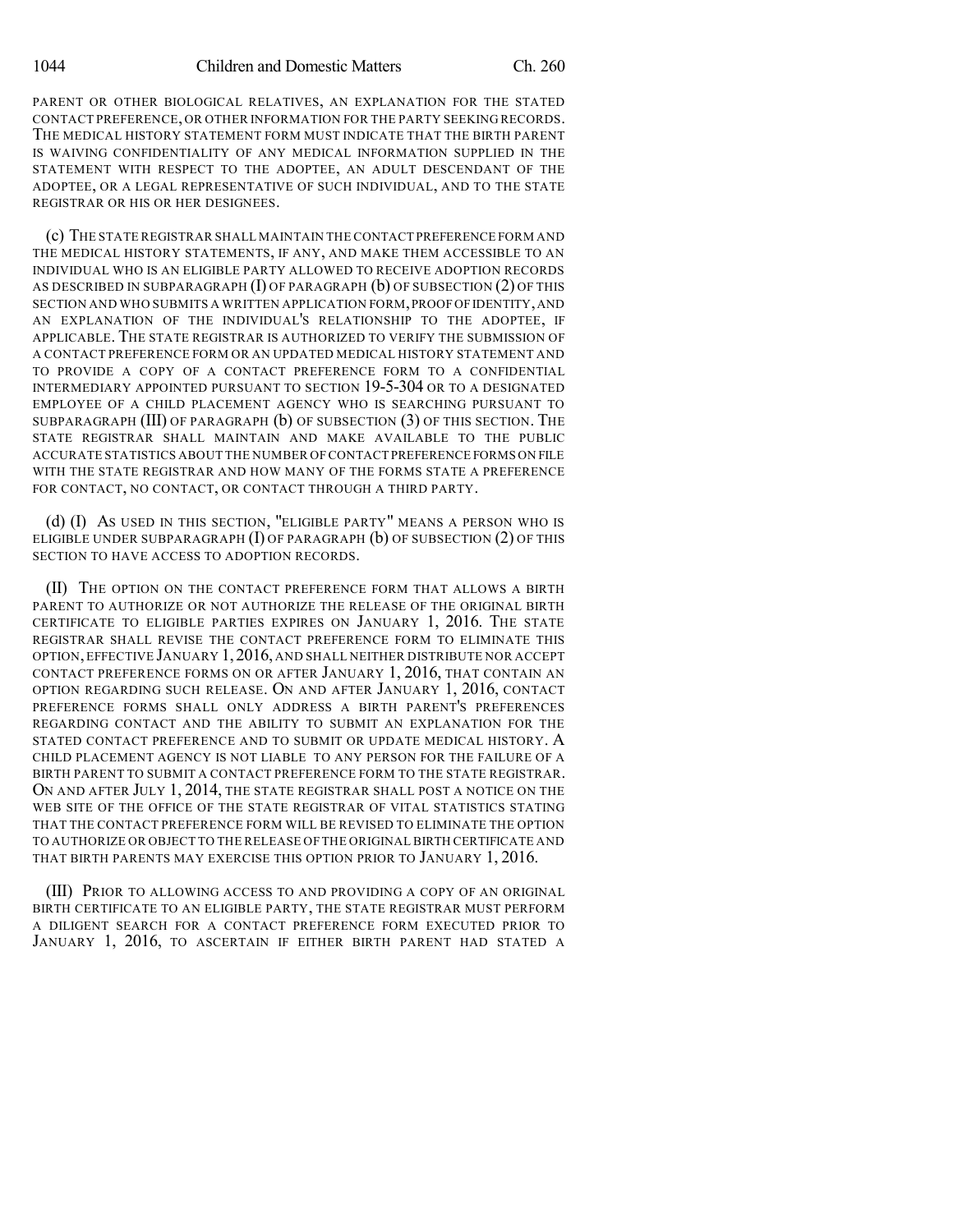PREFERENCE AUTHORIZING OR NOT AUTHORIZING THE RELEASE OF THE ORIGINAL BIRTH CERTIFICATE TO ELIGIBLE PARTIES. IF BOTH BIRTH PARENTS HAVE FILED A CONTACT PREFERENCE FORM EXECUTED PRIOR TO JANUARY 1, 2016, STATING A PREFERENCE TO AUTHORIZE THE RELEASE OF THE ORIGINAL BIRTH CERTIFICATE, THEN THE STATE REGISTRAR MUST RELEASE THE ORIGINAL BIRTH CERTIFICATE TO THE ELIGIBLE PARTY. IF THERE IS NO CONTACT PREFERENCE FORM ON FILE PRIOR TO JANUARY 1, 2016, FROM A BIRTH PARENT NAMED ON THE ORIGINAL BIRTH CERTIFICATE, OR IF A CONTACT PREFERENCE FORM EXECUTED PRIOR TO JANUARY 1, 2016,IS ON FILE THAT STATES A PREFERENCE THAT THE ORIGINAL BIRTH CERTIFICATE NOT BE RELEASED, THEN THE STATE REGISTRAR MAY NOT RELEASE THE ORIGINAL BIRTH CERTIFICATE TO THE ELIGIBLE PARTY PRIOR TO JANUARY 1,2016, UNLESS THE BIRTH PARENT RESCINDS THE CONTACT PREFERENCE FORM, UPON MUTUALCONSENT OF TWO OR MORE REUNITED PARTIES, THE BIRTH PARENT IS DECEASED, OR THE ELIGIBLE PARTY OBTAINS A COURT ORDER PURSUANT TO SECTION 19-1-309. WHEN ONE BIRTH PARENT HAS AUTHORIZED THE RELEASE OF THE BIRTH CERTIFICATE AND THE OTHER BIRTH PARENT HAS FILED A CONTACT PREFERENCE FORM PRIOR TO JANUARY 1, 2016, NOT AUTHORIZING RELEASE, THE STATE REGISTRAR SHALL ISSUE THE ORIGINAL BIRTH CERTIFICATE TO THE ELIGIBLE PARTY WITH THE NAME OF THE NONCONSENTING PARENT REDACTED.

(2) **Legislative declaration - access to adoption records.** (a) THE GENERAL ASSEMBLY TAKES NOTE THAT THE LAW IN COLORADO REGARDING ACCESS TO ADOPTION RECORDS HAS TREATED PERSONS DIFFERENTLY DEPENDINGUPON THE LAW IN EFFECT UPON THE DATE OF THE ADOPTION OF THE ADOPTEE AND THAT THE STATUTORY SCHEME HAS BEEN CONFUSING, COMPLICATED, AND AMBIGUOUS. BY REPEALING AND REENACTING PROVISIONS OF THIS SECTION TO REMOVE THOSE VARYING TIME PERIODS AND VARYING LEVELS OF ACCESS OR NONACCESS TO ADOPTION RECORDS BY AN ADULT ADOPTEE OR BY A BIRTH PARENT, IT IS THE INTENT OF THE GENERAL ASSEMBLY THAT ACCESS TO ADOPTION RECORDS NO LONGER BE DEPENDENT UPON THE LAW IN EFFECT ON THE DATE OF THE FINALIZATION OF ADOPTION.THE GENERAL ASSEMBLY DECLARES THAT THE PURPOSE OF THE REVISION OF THIS SUBSECTION (2) IS TO MAKE THE ACCESS TO ADOPTION RECORDS BY MEMBERS OF THE ADOPTION TRIAD MORE UNIFORM AS OUTLINED IN THIS SUBSECTION (2). THE GENERAL ASSEMBLY FURTHER DECLARES THAT IT IS THE INTENT OF THE GENERAL ASSEMBLY TO NOT ABROGATE, LIMIT, OR CHANGE THE HOLDING IN OR AFFECT ANY RIGHTS CREATED UNDER *IN RE J.N.H.,*209P.3d 1221(COLO.APP.2009) WITH RESPECT TO ACCESS BY AN ADULT ADOPTEE TO THE NAMES OF HIS OR HER BIRTH PARENTS AND TO ALL COURT RECORDS AND PAPERS REGARDING THE ADOPTION OF THE ADULT ADOPTEE. THE GENERAL ASSEMBLY FURTHER DECLARES THAT IN CONSTRUING THIS SECTION, THE COURTS SHOULD LIBERALLY CONSTRUE THIS SECTION IN FAVOR OF RELEASING THE RECORDS.

(b) SUBJECT TO THE PROVISIONS OF SUBSECTION (4) OF THIS SECTION AND IN ADDITION TO INFORMATION EXCHANGED IN A DESIGNATED ADOPTION OR INSPECTION AUTHORIZED BY A COURT UPON GOOD CAUSE SHOWN PURSUANT TO SECTION 19-1-309,ACCESS TO ADOPTION RECORDS BY CERTAIN PARTIES IS GOVERNED BY THE FOLLOWING PROVISIONS:

(I) **Adult adoptees, their descendants, and adoptive family members.** UPON REQUEST, THE CUSTODIAN OF RECORDS SHALL PROVIDE DIRECT ACCESS TO ALL ADOPTION RECORDS, AS DEFINED IN SECTION 19-1-103 (6.5), FOR INSPECTION AND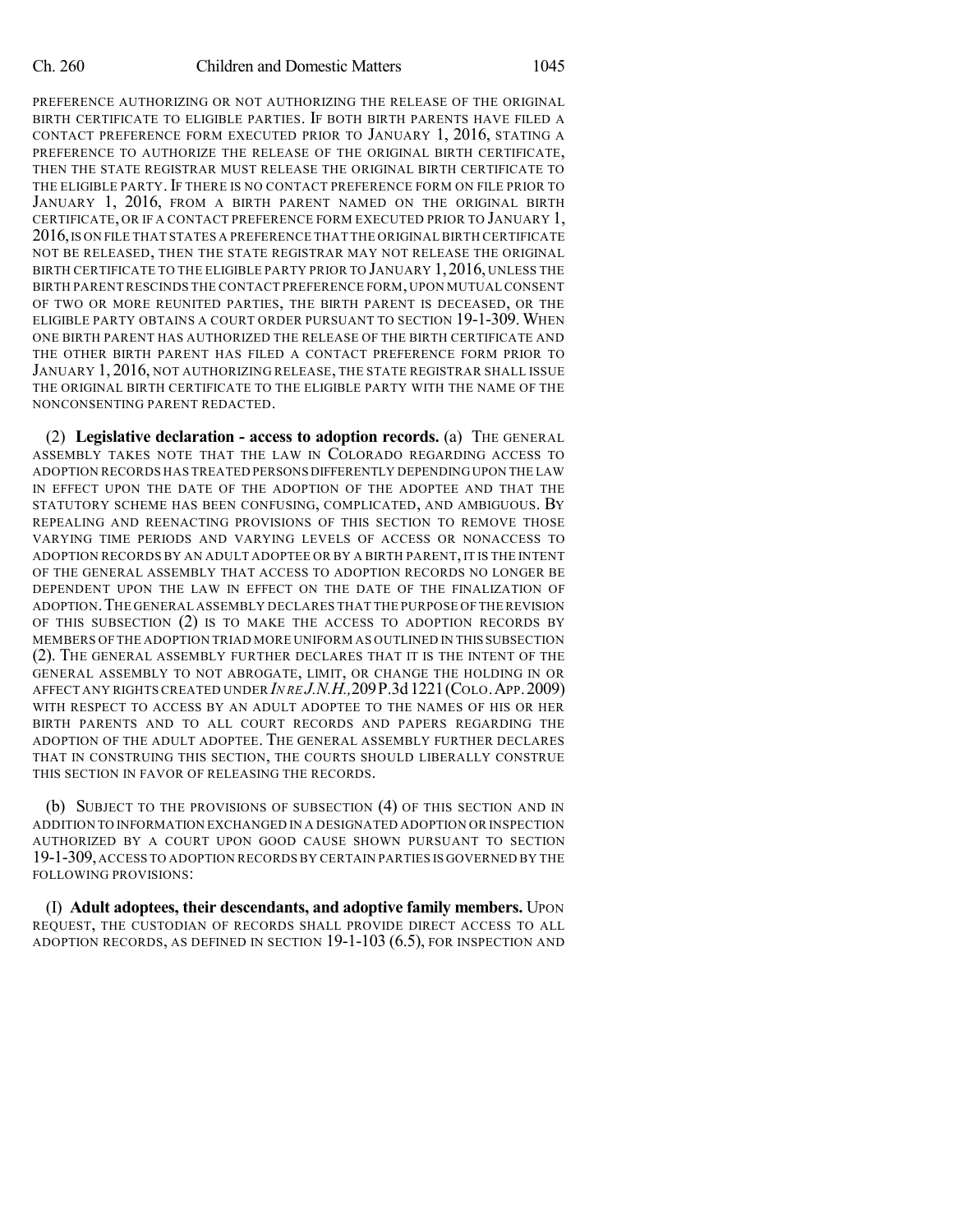COPYING BY AN ADULT ADOPTEE, AN ADOPTIVE PARENT OF A MINOR ADOPTEE, A CUSTODIAL GRANDPARENT OF A MINOR ADOPTEE, OR THE LEGAL REPRESENTATIVE OF ANY SUCH INDIVIDUAL. IN ADDITION, THE CUSTODIAN OF RECORDS SHALL PROVIDE DIRECT ACCESS TO ADOPTION RECORDS FOR INSPECTION AND COPYING BY A SPOUSE OF AN ADULT ADOPTEE, AN ADULT DESCENDANT OF AN ADOPTEE, AN ADULT SIBLING OR HALF-SIBLING OF AN ADULT ADOPTEE, AN ADOPTIVE PARENT OR GRANDPARENT OF AN ADULT ADOPTEE, OR THE LEGAL REPRESENTATIVE OF ANY SUCH INDIVIDUAL, IF THE INDIVIDUAL REQUESTING ACCESS HAS THE NOTARIZED WRITTEN CONSENT OF THE ADULT ADOPTEE OR IF THE ADULT ADOPTEE IS DECEASED.

(II) **Access by a birth parent to the original birth certificate.** ABIRTH PARENT WHO RELINQUISHED A CHILD FOR ADOPTION, WHOSE TERMINATION OF THE PARENT-CHILD LEGAL RELATIONSHIP WAS NOT THE RESULT OF A DEPENDENCY AND NEGLECT ACTION, AND WHO SIGNED OR IS NAMED ON THE ORIGINAL BIRTH CERTIFICATE MAY APPLY TO THE STATE REGISTRAR FOR AND OBTAIN A NONCERTIFIED COPY OF THE UNALTERED ORIGINAL BIRTH CERTIFICATE OF THE CHILD HE OR SHE RELINQUISHED IF THE CHILD WAS BORN IN THIS STATE, OR IF THE CHILD'S ADOPTION WAS FINALIZED IN THIS STATE, OR BOTH.

(III)(A) **Accessto death certificates of deceased parties.** UPON REQUEST OF AN ELIGIBLE PARTY OR A BIRTH PARENT AS DESCRIBED IN SUBPARAGRAPH (II) OF THIS PARAGRAPH (b), THE STATE REGISTRAR SHALL CONDUCT A SEARCH OF DEATH CERTIFICATES TO DETERMINE WHETHER AN ADOPTEE OR A BIRTH PARENT IS DECEASED. IF THE STATE REGISTRAR FINDS A DEATH CERTIFICATE FOR THE ADULT ADOPTEE OR THE BIRTH PARENT,THEN THE STATE REGISTRAR SHALL PROVIDE A COPY TO THE ELIGIBLE PARTY. THE STATE REGISTRAR MAY COLLECT A FEE FOR CONDUCTING A SEARCH AND FOR MAKING A COPY OF THE DEATH CERTIFICATE.

(B) **Access to records pertaining to a deceased party.** IF AN ELIGIBLE PARTY OR A BIRTH PARENT AS DESCRIBED IN SUBPARAGRAPH  $(II)$  OF THIS PARAGRAPH  $(b)$ APPLIES TO A CUSTODIAN OF RECORDS FOR ACCESS TO RECORDS ABOUT AN ADULT ADOPTEE OR A BIRTH PARENT AND THE CUSTODIAN OF RECORDS DETERMINES THAT THE PERSON WHOSE RECORDS ARE BEING SOUGHT IS DECEASED OR CAN REASONABLY BE PRESUMED TO BE DECEASED BASED ON THE KNOWN OR ESTIMATED DATE OF BIRTH OF THE SOUGHT PARTY,THE CUSTODIAN OFRECORDS SHALL PROVIDE DIRECT ACCESS TO THE RECORDS FOR INSPECTION AND COPYING BY THE ELIGIBLE PARTY.

(IV) **Proof of identification and fees.** PRIOR TO RELEASING ANY RECORDS TO ANY ELIGIBLE PARTY ALLOWED TO RECEIVE RECORDS PURSUANT TO THIS SUBSECTION (2), THE CUSTODIAN OF RECORDS MUST REQUIRE THE ELIGIBLE PARTY REQUESTING ACCESS TO PROVIDE PROOF OF IDENTIFICATION. THE CUSTODIAN OF RECORDS MAY CHARGE REASONABLE FEES FOR PROVIDING COPIES OF RECORDS.THE STATE REGISTRAR SHALL TRANSMIT ALL MONEYS COLLECTED PURSUANT TO SUBPARAGRAPH (III) OF THIS PARAGRAPH (b) AND THIS SUBPARAGRAPH (IV) TO THE STATE TREASURER, WHO SHALL CREDIT THE SAME TO THE VITAL STATISTICS RECORDS CASH FUND CREATED IN SECTION 25-2-121, C.R.S.

(V) **Release of records by child placement agencies and prior written statements of birth parents.** NOTWITHSTANDING THE PROVISIONS OF SUBPARAGRAPH (I) OF THIS PARAGRAPH (b), THE ADOPTION RECORDS, AS DEFINED IN SECTION 19-1-103 (6.5) (a), IN THE POSSESSION OF A CHILD PLACEMENT AGENCY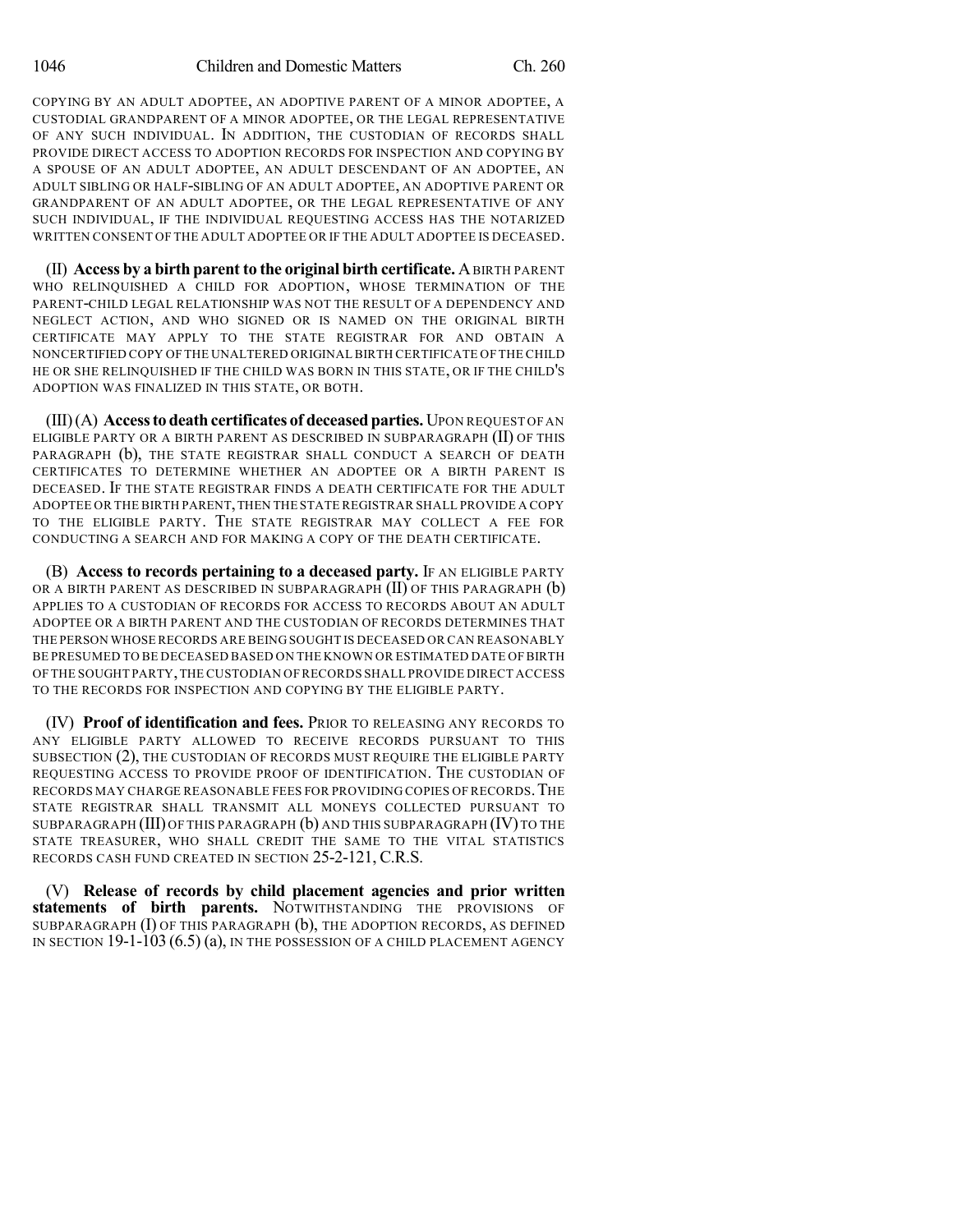MAY NOT BE OPEN FOR INSPECTION OR MADE AVAILABLE FOR COPYING WITH RESPECT TO ANY IDENTIFYING INFORMATION CONCERNING A BIRTH PARENT IF THE BIRTH PARENT HAS PREVIOUSLY PROVIDED THE COURT AND THE CHILD PLACEMENT AGENCY, IF APPLICABLE, WITH A SIGNED AND NOTARIZED WRITTEN STATEMENT, WITHIN THREE YEARS AFTER THE FINAL ORDER OF RELINQUISHMENT OR TERMINATION OF THE PARENT-CHILD LEGAL RELATIONSHIP, SPECIFYING THAT SUCH PARENT WISHES THE IDENTIFYING INFORMATION CONCERNING THAT PARENT TO REMAIN CONFIDENTIAL; EXCEPT THAT THE ADOPTION RECORDS IN THE POSSESSION OF A CHILD PLACEMENT AGENCY MAY BE OPEN FOR INSPECTION AND MADE AVAILABLE FOR COPYING WITH RESPECT TO IDENTIFYINGINFORMATION CONCERNING A BIRTH PARENT IF A BIRTH PARENT PROVIDES A CONSENT FORM, AS DEFINED IN SECTION 19-1-103 (28.5), TO THE CHILD PLACEMENT AGENCY CONSENTING TO THE RELEASE OF IDENTIFYING INFORMATION AND THE RELEASE OF IDENTIFYING INFORMATION IS CONSISTENT WITH THE PROVISIONS OF SUBSECTION (3) OF THIS SECTION. A WRITTEN STATEMENT SPECIFYING THAT A BIRTH PARENT WISHES THE IDENTIFYING INFORMATION CONCERNING THAT PARENT ON FILE WITH A CHILD PLACEMENT AGENCY TO REMAIN CONFIDENTIAL MUST REMAIN IN THE COURT'S AND THE CHILD PLACEMENT AGENCY'S RELINQUISHMENT OR TERMINATION FILE UNLESS LATER WITHDRAWN BY THE PARENT OR SUPERCEDED BY A CONSENT FORM. A CHILD PLACEMENT AGENCY IS NOT LIABLE TO ANY INDIVIDUAL FOR THE FAILURE OF A BIRTH PARENT TO SUBMIT SUCH A WRITTEN STATEMENT TO THE COURT. IN ADDITION TO SUCH A STATEMENT, THE BIRTH PARENT MAY ALSO SUBMIT TO THE COURT AND TO THE CHILD PLACEMENT AGENCY A LETTER OF EXPLANATION THAT THE COURT AND THE CHILD PLACEMENT AGENCY MUST RELEASE TO THE ADOPTEE AT THE TIME THAT THE ADOPTEE MAKES A REQUEST FOR INSPECTION OF THE ADOPTION RECORDS. THIS SUBPARAGRAPH (V) APPLIES ONLY TO ADOPTION RECORDS IN THE POSSESSION OF CHILD PLACEMENT AGENCIES AND DOES NOT APPLY TO ADOPTION RECORDS IN THE POSSESSION OF THE COURT OR ANY OTHER AGENCY, ENTITY, OR PERSON.

(6) **Contact between the parties.** SUBJECT TO THE PROVISIONS OF SUBSECTION (2) OF THIS SECTION, ANY PARTY MAY SEEK TO MAKE DIRECT CONTACT WITH ANOTHER PARTY OR TO USE THE SERVICES OF A CONFIDENTIAL INTERMEDIARY AS PROVIDED IN SECTION 19-5-304, A LICENSED CHILD PLACEMENT AGENCY AS PROVIDED IN SUBSECTION (3) OF THIS SECTION, OR THE VOLUNTARY ADOPTION REGISTRY MAINTAINED BY THE STATE REGISTRAR AS PROVIDED IN SECTION 25-2-113.5, C.R.S.

**SECTION 2.** In Colorado Revised Statutes, 19-1-103, **amend** (28.7); and **add** (35.3) as follows:

**19-1-103. Definitions- repeal.** As used in thistitle or in the specified portion of this title, unless the context otherwise requires:

 $(28.7)$  (a) "Contact preference form" means a written statement signed by a birth parent indicating whether the birth parent prefers future contact with an adult adoptee, an adult descendant of the adoptee, or a legal representative of the adoptee or the descendant and, if contact is preferred, whether the contact should be through a confidential intermediary or a designated employee of a child placement agency.

(b)(I) Acontact preference formincludes an option for a birth parent to authorize the release of an original birth certificate.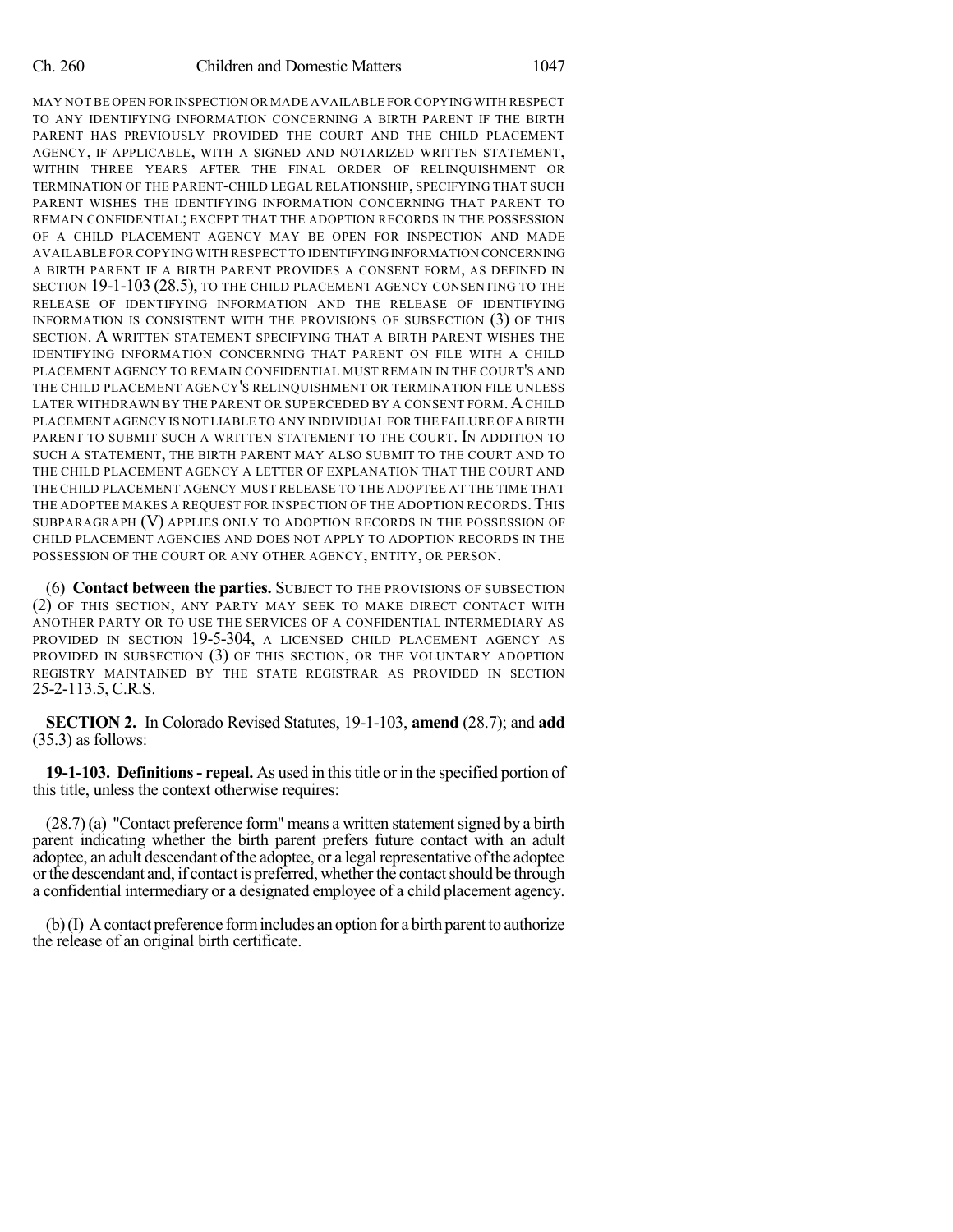(II) THIS PARAGRAPH (b) IS REPEALED, EFFECTIVE JANUARY 1, 2016.

 $(35.3)(a)$  "Custodian of records", as used in section 19-5-305 $(1.5)$  and  $(2)$ , MEANS ANY OF THE FOLLOWING INDIVIDUALS OR ENTITIES THAT HAVE CUSTODY OF RECORDS RELATING TO THE RELINQUISHMENT OR ADOPTION OF A CHILD:

(I) A COURT;

(II) A STATE AGENCY; OR

(III) THE LEGAL AGENT OR REPRESENTATIVE OF ANY ENTITY DESCRIBED IN SUBPARAGRAPHS (I) AND (II) OF THIS PARAGRAPH (a).

(b) "CUSTODIAN OF RECORDS", AS USED IN SECTION  $19-5-305(1.5)$  AND  $(2)$ , DOES NOT INCLUDE A LICENSED CHILD PLACEMENT AGENCY.

**SECTION 3.** In Colorado Revised Statutes, 19-5-103, **amend**  $(2)(g)$  as follows:

**19-5-103. Relinquishment procedure - petition - hearings.** (2) The counseling specified in paragraph (a) of subsection (1) of this section and provided by the department or the child placement agency shall include, but not be limited to, the following:

(g) The confidentiality of all information, except for nonidentifying information as defined in section 19-1-103 (80) that may be accessed as provided in part 4 of this article, obtained bythe department and the child placement agencyin the course of relinquishment counseling unless the parent provides written permission or a release of information is ordered by a court of competent jurisdiction and except for a copyof an original birth certificate that may be obtained byan adult adoptee, adult descendant of an adoptee, or a legal representative of the adoptee or descendant as authorized bysection 19-5-305. The counseling shall also include notice that a birth parent has the opportunity to file a written statement specifying that the birth parent's information remain confidential, an explanation of the rights and responsibilities of birth parents who disagree about consent as set forth in section 19-5-305,  $\left(2\right)$ , and notice that a birth parent has the opportunity to sign and submit a contact preference form and updated medical history statements to the state registrar as set forth in section 19-5-305 (1.5).

**SECTION 4.** In Colorado Revised Statutes, 19-5-301, **amend** (1) as follows:

**19-5-301. Legislative declaration.** (1) The general assembly hereby finds and declares that adult adoptees, adoptive parents, biological parents, and biological siblings should have a qualified right of access to  $\frac{any}{n}$  CERTAIN records regarding their or their child's adoption or the adoption of their offspring or siblings AS OUTLINED IN SECTION 19-5-305 and that such a qualified right must coexist with the right of such parties to privacy and confidentiality. The general assembly also finds that an adult adoptee, his biological or adoptive parent, or his biological sibling may desire to obtain information about each other at different points in time. Furthermore, the general assembly finds that confidentiality FROM THE GENERAL PUBLIC is essential to the adoption process and that any procedure to access information which relates to an adoption TO SEARCH FOR UNKNOWN RELATIVES